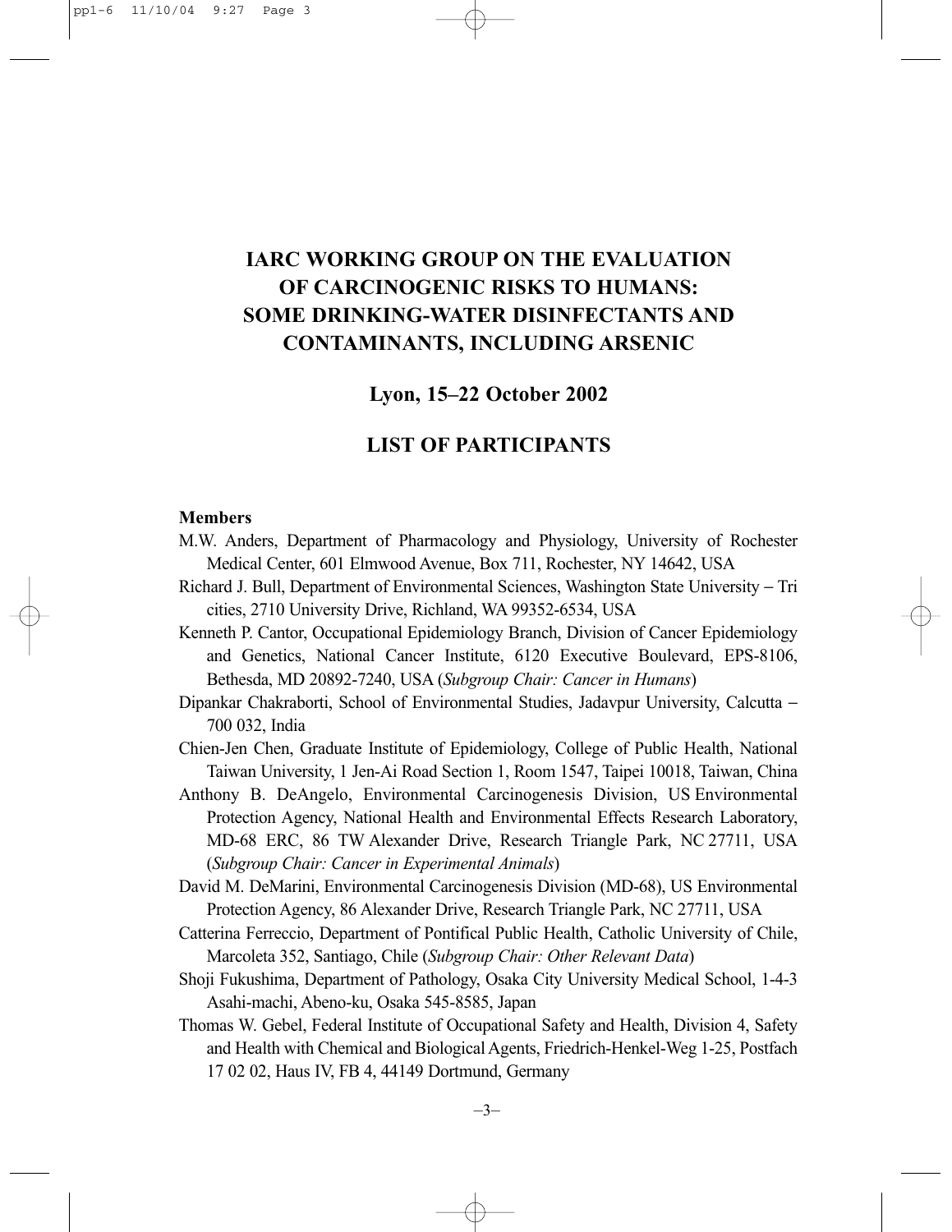- Debendra Nath Guha Mazumder<sup>1</sup>, Department of Gastroenterology, Ronald Ross Building, 4th Floor, Institute of Post-graduate Medical Education and Research, 244 Acharya Jagadish Chandra Bose Road, Kolkata 700 020, India
- Margaret R. Karagas, Norris Cotton Cancer Center, Dartmouth Medical School, 7927 Rubin Building 462M3, One Medical Center Drive, Lebanon, NH 03756-0001, USA
- Manolis Kogevinas, Respiratory and Environmental Health Research Unit, Municipal Institute of Medical Research, 80 Dr Aiguader Road, Barcelona 08003, Spain (*Chairman*)
- Hannu Komulainen, Laboratory of Toxicology, National Public Health Institute, Neulanienmentie 4, P.O.B. 95, 70701 Kuopio, Finland
- Frank Le Curieux<sup>2</sup>, Laboratory of Toxicology, Pasteur Institute of Lille, 1, rue du Professeur Calmette, BP 245, 59019 Lille Cedex, France
- Andy Meharg, Department of Plant and Soil Science, University of Aberdeen, Cruickshank Building, St Machar Drive, Aberdeen AB24 3UU, Scotland, United Kingdom (*Unable to attend*)
- Jack C. Ng, National Research Centre for Environmental Toxicology (ENTOX), The University of Queensland, 39 Kessels Road, Coopers Plains, Brisbane, Queensland 4108, Australia
- Mark J. Nieuwenhuijsen, Department of Environmental Science and Technology, Faculty of Life Sciences, Imperial College of Science, Technology and Medicine, Royal School of Mines, Prince Consort Road, London SW7 2BP, United Kingdom
- Steve Olin, ILSI Risk Science Institute, One Thomas Circle, NW, 9th Floor, Washington DC 20005-5802, USA (*Subgroup Chair: Exposure Data*)
- Michael Pereira, Department of Pathology, Medical College of Ohio, 3055 Arlington Avenue, Toledo, OH 43614-5806, USA
- Mahfuzar Rahman, Public Health Sciences Division, Centre for Health and Population Research, International Centre for Diarrhoeal Disease Research, GPO Box 128, Mohakhali CA, Dhaka 1000, Bangladesh
- J. Alan Roberson, Director of Regulatory Affairs, American Water Works Association, 1401 New York Avenue, NW, #640, Washington DC 20005, USA
- Alan H. Smith, School of Public Health, University of California, Berkeley, 140 Warren Hall, Berkeley, CA 94720-7360, USA
- Marie Vahter, Institute of Environmental Medicine, Karolinska Institute, Box 210, Nobels väg, 13, 5th Floor, 171 77 Stockholm, Sweden

<sup>&</sup>lt;sup>1</sup> Contact address: 371C, Block 'B', New Alipore, Kolkata 700053, India

<sup>&</sup>lt;sup>2</sup> Also at: Faculty of Pharmaceutical and Biological Sciences, Department of Toxicological Study and Research, Public Health, Environment, University of Lille 2, Law and Health, 3, rue du Professeur Laguesse, BP 83, 59006 Lille Cedex, France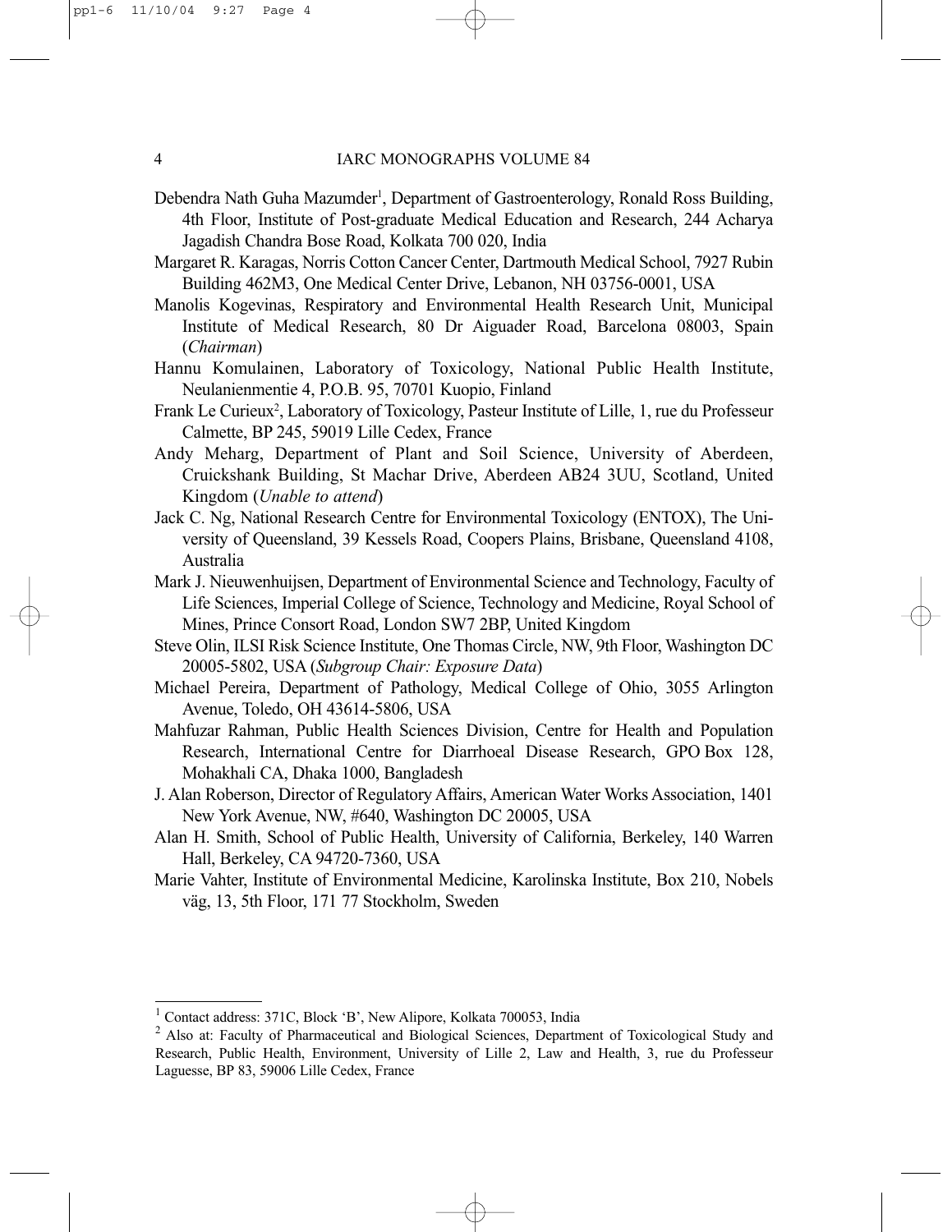#### PARTICIPANTS 5

#### **Representatives/Observers**

*Representative of the US National Soft Drink Association*

Richard H. Adamson, Scientific and Technical Affairs, National Soft Drink Association, 1101 Sixteenth Street NW, Washington DC 20036, USA

#### *Observer, representing the Technical Resources International Incorporated*

Ted Junghans, Technical Resources International Inc., 6500 Rock Spring Drive, Suite 650, Bethesda, MD 20817-1197, USA

## *Representative of the US National Cancer Institute*

David Longfellow, Chemical and Physical Carcinogenesis Branch, Division of Cancer Biology, National Cancer Institute, 6130 Executive Boulevard, Suite 5000 MSC7368, Rockville, MD 20892, USA

*Observer, representing the Natural Resources Defense Council*

Jennifer Sass, Natural Resources Defense Council, 1200 New York Avenue, NW, Suite 400, Washington DC 20005, USA

#### *Representative of the International Programme on Chemical Safety, WHO*

Carolyn Vickers, International Programme on Chemical Safety, World Health Organization, 20 Avenue Appia, 1211 Geneva 27, Switzerland

### **IARC Secretariat**

Robert Baan, Unit of Carcinogen Identification and Evaluation (*Co-rapporteur; Subgroup on Other Relevant Data*)

Raika Durusoy, Unit of Environmental Cancer Epidemiology

Marlin Friesen, Unit of Nutrition and Cancer

Yann Grosse, Unit of Carcinogen Identification and Evaluation (*Responsible Officer;*

*Rapporteur, Subgroup on Cancer in Experimental Animals*)

Mia Hashibe, Unit of Environmental Cancer Epidemiology

Nikolai Napalkov<sup>1</sup>

Linda Northrup (*Co-editor*)

Christiane Partensky, Unit of Carcinogen Identification and Evaluation (*Rapporteur, Subgroup on Exposure Data*)

Jerry Rice<sup>2</sup>, Unit of Carcinogen Identification and Evaluation (*Head of Programme*)

<sup>&</sup>lt;sup>1</sup> Present address: Director Emeritus, Petrov Institute of Oncology, Pesochny-2, 197758 St Petersburg, Russia

<sup>&</sup>lt;sup>2</sup> Present address: Georgetown University Medical Center, Department of Oncology, Box 571465, Lombardi Comprehensive Cancer Center, Level LL, Room S150, 3800 Reservoir Road, NW, Washington DC 20057-1465, USA